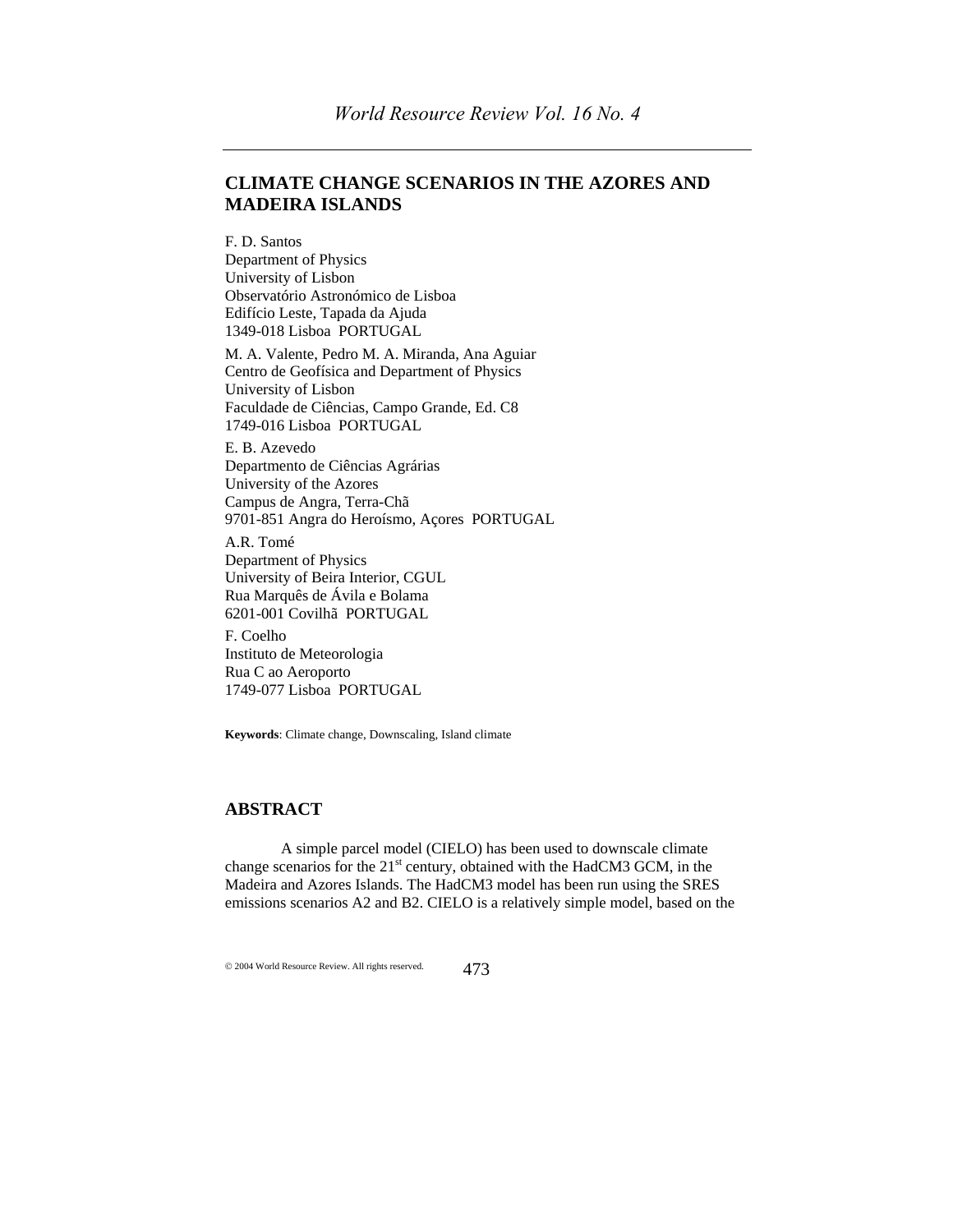transformations experienced by an air mass ascending a mountain, and simulates the evolution of an air parcel's physical properties starting from the sea level. There are two free parameters in CIELO regulating the precipitation processes, which have been adjusted initially to the Terceira Island (Azores), using observations. The same set of parameters was used in the S. Miguel Island (Azores). A different set of parameters was applied to Madeira, to take account of the different climate conditions. Preliminary results indicate larger climate changes in Madeira than in the Azores region, with the annual precipitation in Madeira decreasing up to 35% in the 2070-2099 period, when compared to the control period 1961-1990. In this scenario, Madeira Winters become drier, whereas in the Azores they turn wetter. Temperature anomalies are slightly higher in Madeira (less than  $+3^{\circ}C$ ) than in the Azores (less than  $+2.3$ °C).

#### **1. INTRODUCTION**

Island environments are known to be particularly sensitive to externally induced changes. The main reason for this sensitivity is the fact that many of the adaptation measures that may be thought, which involve relocation of resources and activities, cannot happen in the limited areas of most islands. On the other hand, islands are highly dependent on their coastal areas, and these have been identified as one of the major targets of climate change impacts (IPCC WGII TAR, 2001). In spite of the total area and population of small islands, they constitute very important assets for the countries they integrate, for many reasons, namely for their unique landscapes and climates, and for their strategic and economic advantages in the use of the ocean.

However, the analysis of climate change scenarios and impacts in small islands is rather difficult. Global Circulation models (GCMs), the main tool for the production of climate scenarios, cannot simulate the small scale topographic and coastal features of those islands, which are nevertheless responsible for most of the observed climate. So, one must design special methods to infer (downscale) the impacts of the enhanced greenhouse effect that, while consistent with established global scenarios, may account for the special nature of the island physiography.

In the present study, a new downscaling technique is developed and applied to the Azores and Madeira islands. The technique is tested against observed climatology, constituting, in that case, an alternative to non-physical interpolating techniques widely used. The quest to investigate the impact of future global warming due to greenhouse gases concentration increases on the climate of the Azores and Madeira is another aim of this paper. Climate scenarios for the  $21<sup>st</sup>$ century, obtained from the HadCM3 Hadley Centre (UK) large scale climate model (Gordon *et al*., 2000), run with the A2 and B2 SRES emissions scenarios, are here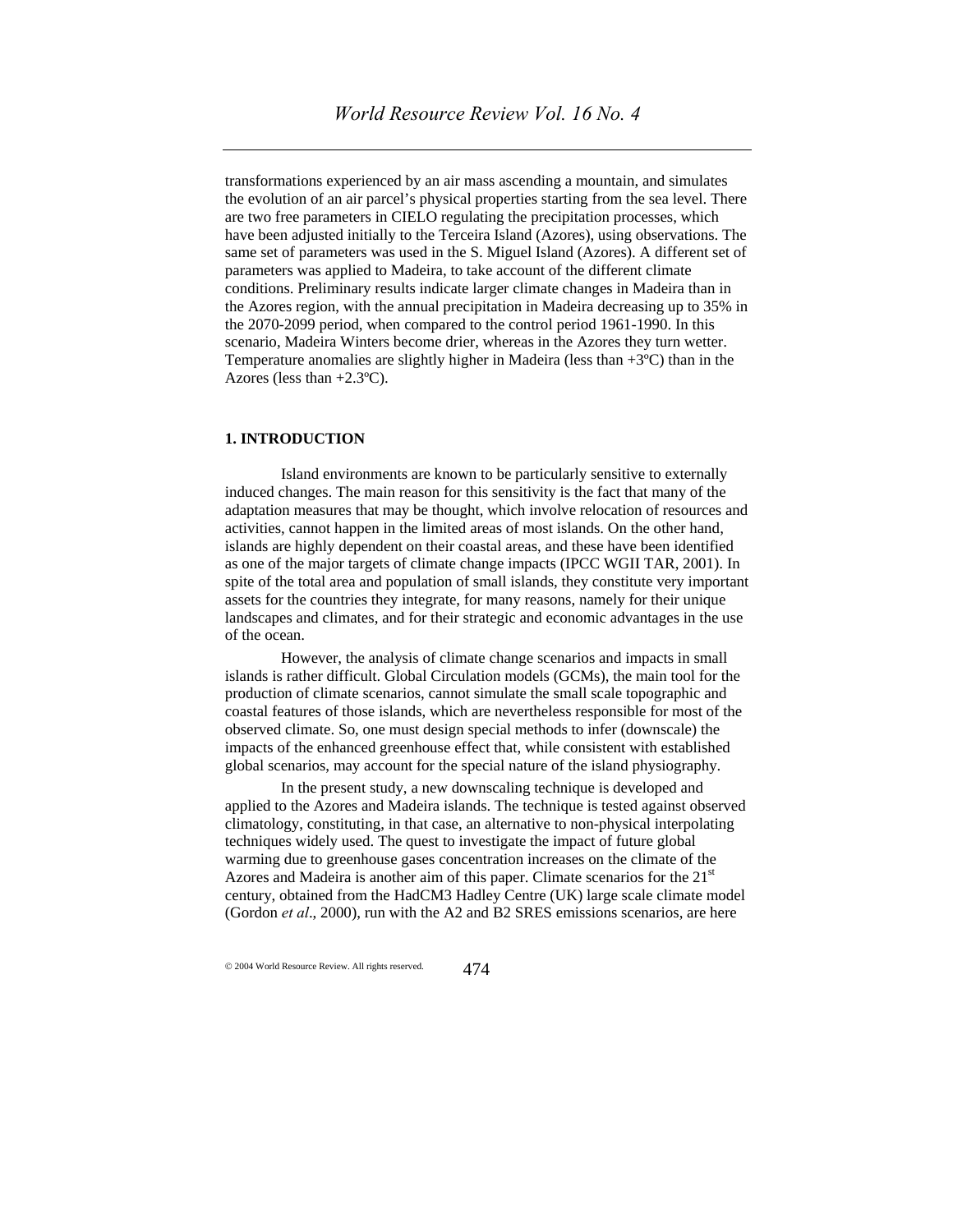downscaled to the islands of Terceira and S. Miguel, in the Azores, and to Madeira island, using a simple parcel model. The scenarios are constructed for the period 2070-2099, and are compared with the climate modeled in the control period 1961- 1990. Anomalies between these two 30-year periods are analyzed in this work and the results give an indication of the impacts the future greenhouse gas concentration increase could have on the islands' ecosystems in the late  $21<sup>st</sup>$  century.

Section 2 of this paper summarily describes the climate in the Azores and Madeira islands. In section 3, a brief review of the main methods used to downscale global scale climate model data is presented. Section 4 comprises a concise description of the CIELO model used here as the downscaling technique. In sections 5 and 6 the scenarios for the chosen islands in the Azores and Madeira are presented and analyzed. Finally, in section 7 the impacts on the islands' ecosystems are discussed and the main conclusions obtained in this work are emphasized.

## **2. THE ATLANTIC ISLANDS OF AZORES AND MADEIRA**

The Azores archipelago is localized in the North Atlantic ridge, between the latitudes of 36º 45'N and 39º 43'N and the longitudes of 24º 45'W and 31º 17'W. It comprises 9 islands of volcanic origin distributed by 3 groups, West, Central (including Terceira) and East (including S. Miguel). The largest island is S. Miguel and the smallest Corvo (West group). Both Terceira and S. Miguel have active and extinct volcanoes that dominate the main topographic features, and the highest peaks reach altitudes of just over 1000m (see Fig. 1a,b). During most of the year (September to March), the Azores region is frequently crossed by the North Atlantic storm-track, the main path of rain-producing weather systems. During late Spring and Summer, the Azores climate is influenced by the Azores anticyclone.

Madeira archipelago is composed of 2 main islands, Madeira (the largest one) and Porto Santo (positioned Northeast of Madeira). Madeira island is located at the latitude of the Northern African coast (32º 45'N of latitude and 17º 00'W of longitude) and its terrain is of volcanic origin, being characterized by very rugged orography with high peaks and deep ravines. The highest peaks have around 1800m of altitude (Fig. 1c). The climate is largely influenced by the Eastern branch of the Azores anticyclone, especially from Spring to Fall. During the Winter season, eastward moving Atlantic low-pressure systems bring precipitation to the island and stationary depressions can provoke extreme precipitation events.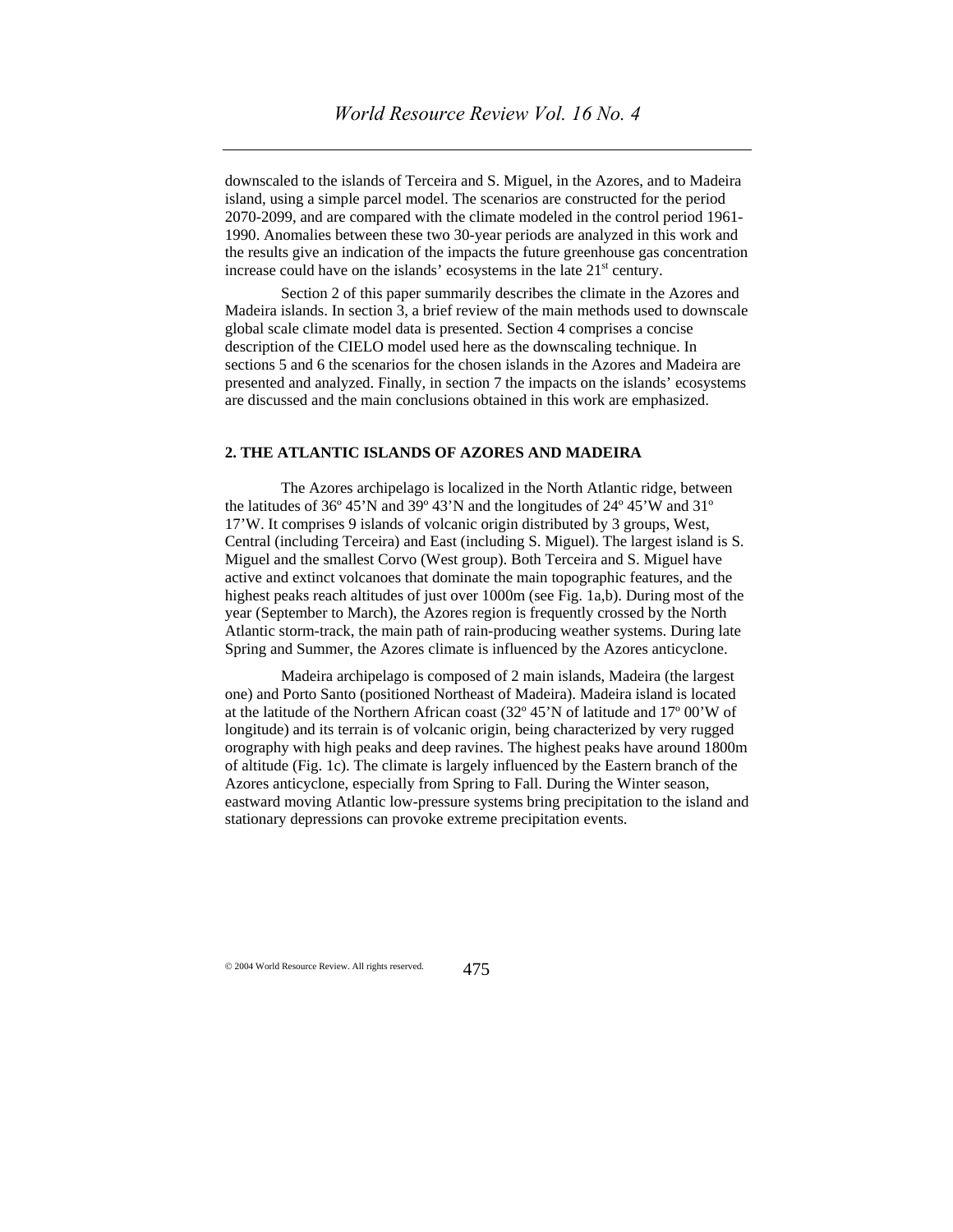

**Figure 1** Topography and meteorological stations (crosses) in (a) Terceira; (b) S. Miguel; (c) Madeira.

Both Portuguese archipelagos have temperate climates, characterized by mild temperatures all year round, at low altitudes, and Azores has a rather wet climate. In each island of both archipelagos with human habitants (9 in the Azores and 2 in Madeira), the distribution of rain is highly controlled by topography, with very wet high ground and drier coastal areas. In fact, one of the main processes responsible for the production of precipitation in these islands is the ascent of moist air over the islands terrain. The mean annual precipitation observed during the period 1961-1990 in the 3 analyzed islands is shown in Fig. 2. Fig. 3 represents the mean maximum temperature in Summer (JJA) in the same period.

Observed minimum and maximum temperatures taken at several meteorological stations on these islands reveal that these atmospheric parameters have been increasing steadily during the last quarter of century (Fig. 4), in phase with the observed increase in the average global temperature (Karl et al., 2000). In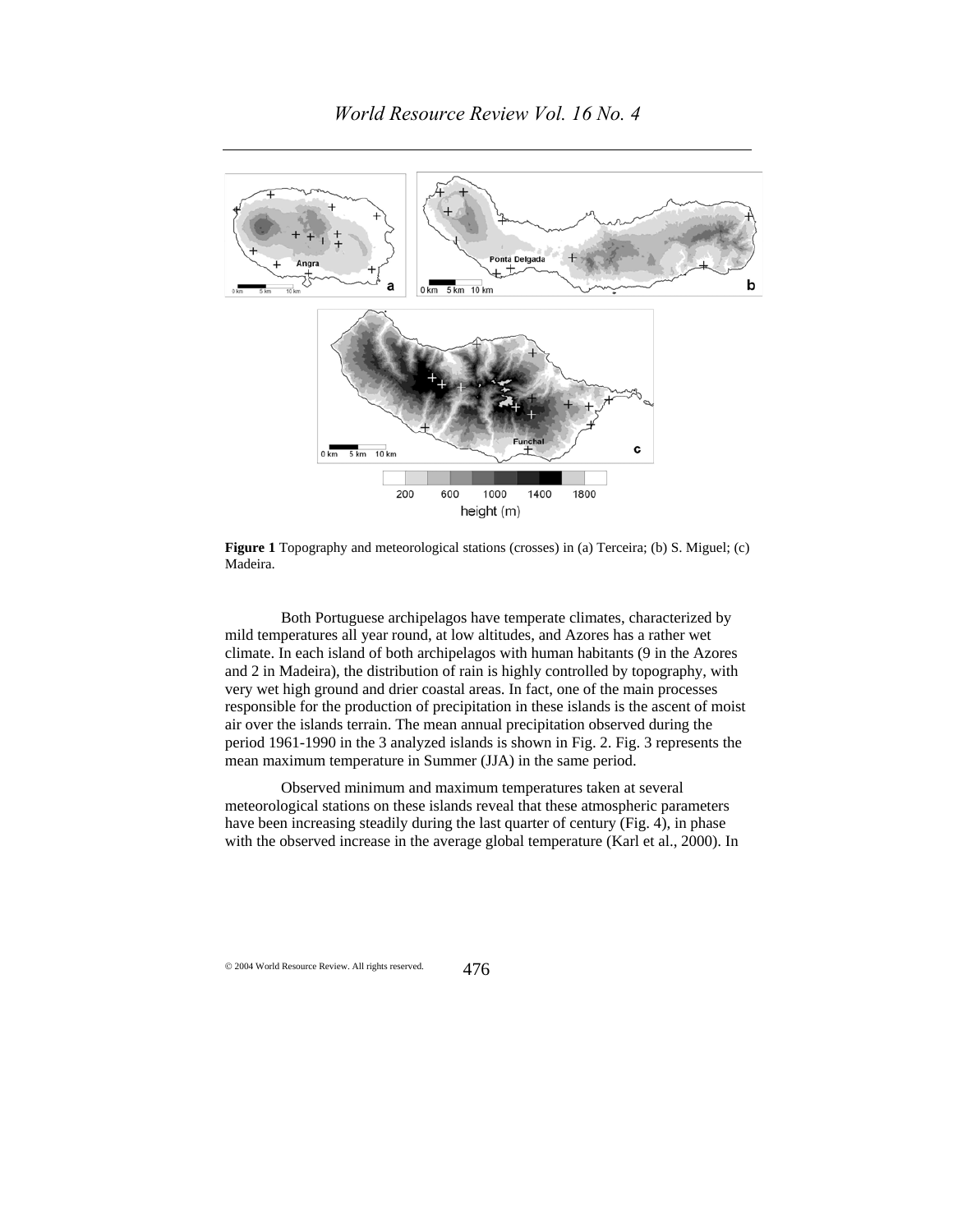

**Figure 2** Annual precipitation in 1961-1990: (a) Terceira; (b) S.Miguel and (c) Madeira. Data supplied by the Portuguese Institute of Meteorology.



**Figure 3** As Fig. 2 but for the mean Summer (JJA) maximum temperature in 1961-1990.

Fig. 4, superimposed to the temperature series are linear piecewise adjustments obtained calculating the breakpoints (years indicated) with the Tomé and Miranda (2004) methodology. Trends (in ºC/decade) are presented for the last segment adjusted to each series. In Angra (Terceira) maximum and minimum temperatures increased at a rate of 0.3ºC/decade since 1963 and 1974 respectively, whereas in Funchal (Madeira) temperatures are increasing at even faster rates (0.53ºC/decade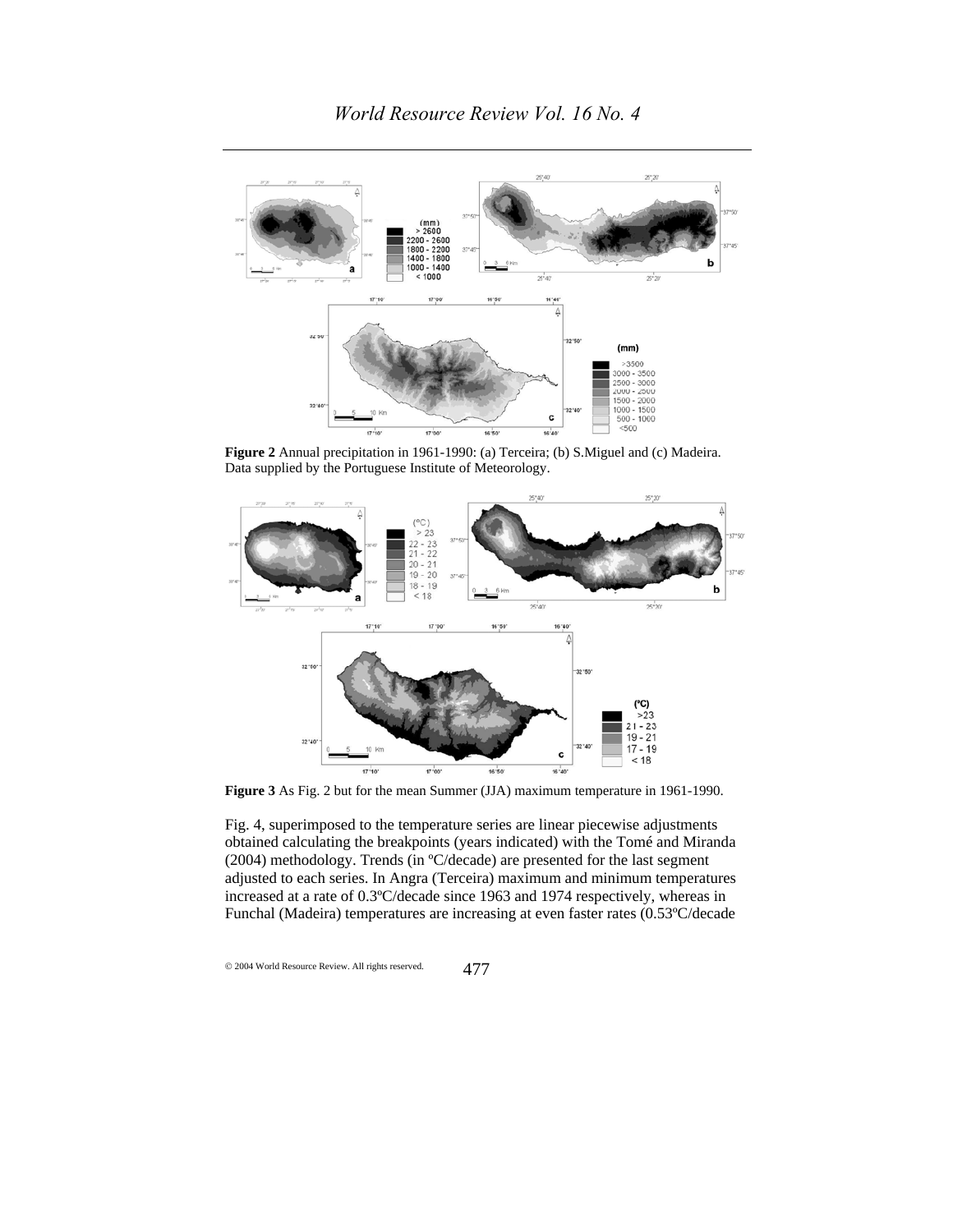

for maximum temperature and 0.66ºC/decade for minimum temperature) since early 1970s.

**Figure 4** Temporal evolution of minimum (bottom curves) and maximum temperatures (top curves) in Angra (Terceira) and Funchal (Madeira).

## **3. DOWNSCALING OF GCM DATA**

The construction of climate change scenarios usually starts from simulations with Global Circulation Models (GCMs), which are coupled oceanatmosphere-soil-cryosphere models including interactions with biosphere, forced with greenhouse gases emissions scenarios for the forthcoming years. However, islands with horizontal scales of the order of tens of km, as is the case of the Azores and Madeira, are subscale orographic features for GCMs, as these models have horizontal scales of the order of hundreds of km. Therefore, the construction of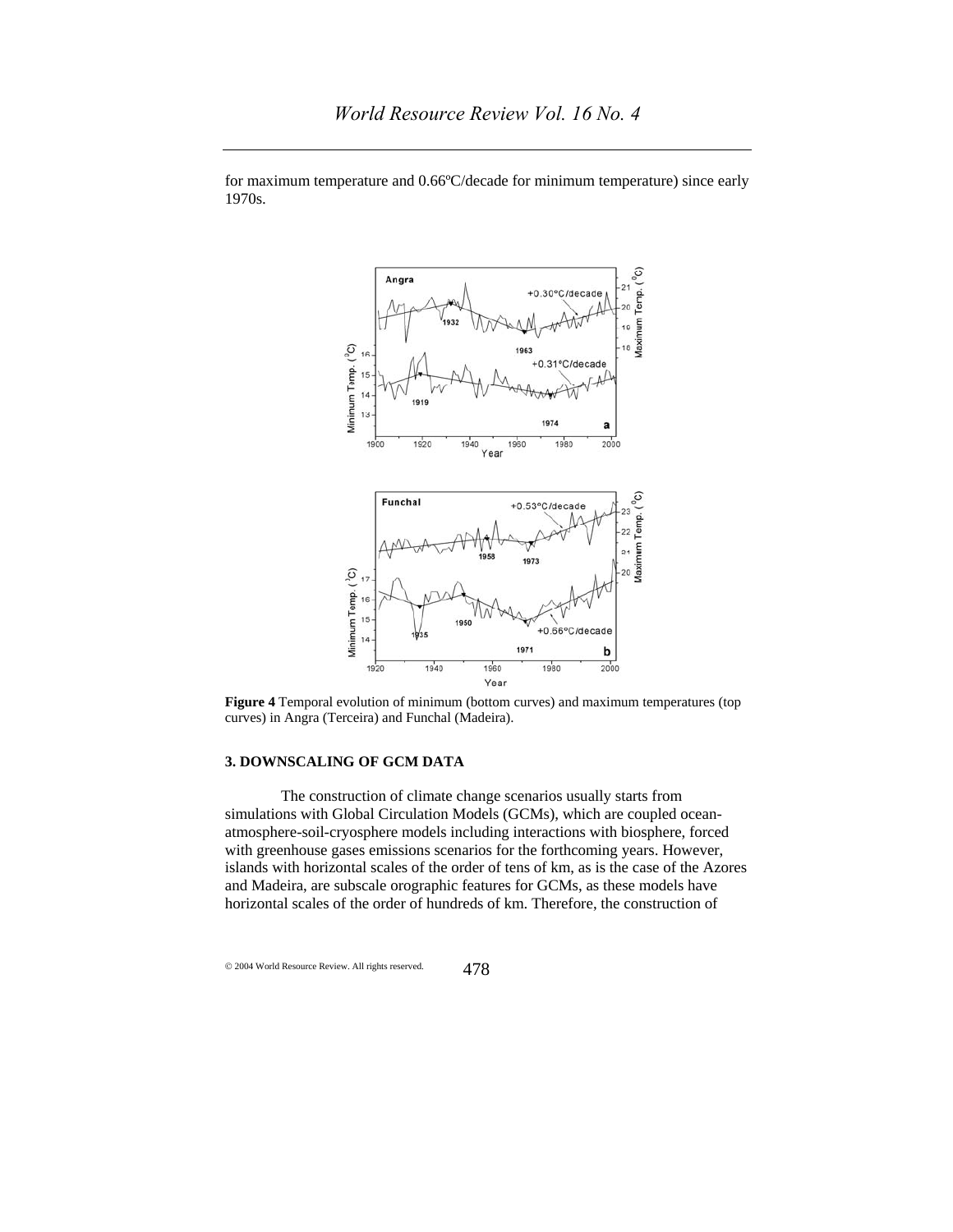climate change scenarios in these archipelagos requires the use of a downscaling technique to regionalize scenarios obtained at larger scales. The different regionalization methodologies commonly used to downscale GCM scenarios to smaller scales are divided in 3 main groups: variable and increased resolution atmospheric GCMs (AGCMs); regional climate models (RCMs); and statistical (empirical or dynamical) methods. The first two methodologies are eminently dynamical downscaling techniques.

Downscaling with variable and increased resolution GCMs is a recent technique that includes enhancing the AGCM spatial resolution (typically to 50km) in a particular region of the globe, or performing global high spatial (of the order of 100km) resolution AGCM simulations for short time slices. Examples of this technique include Gibelin and Dequé (2003), with the ARPEGE model with higher resolution in the Mediterranean basin, and Stratton (1999), using the increased resolution Hadley Centre global atmospheric model HadAM3. In this methodology, the AGCMs climate change simulations are forced at the lower boundary by a coupled GCM.

Regional Climate Models have a horizontal resolution of the order of tens of km (50km in many cases), cover a particular area (such as Europe and the Eastern Atlantic) and are forced at the boundaries by a GCM (or intermediately by a high resolution AGCM). The vast majority of RCMs are atmospheric-only models, although, with the increase in computational resources, coupled ocean-atmosphere RCMs are starting to be used in climate studies. Miranda *et al*. (2002) and Hulme *et al.* (2002) analized climate change scenarios for the end of the  $21<sup>st</sup>$  century respectively in Portugal and the UK using the Hadley Centre RCMs HadRM2 and HadRM3, whereas Gallardo *et al*. (1999) constructed scenarios for the Iberian Peninsula with the PROMES model. In these studies, both HadRM2 and PROMES have been forced by the Hadley Centre's GCM, HadCM2, whereas HadRM3 was forced by the latest Hadley Centre GCM HadCM3.

In statistical downscaling methods, regional or local climate information is derived from a statistical model relating large-scale local variables ("predictors") to regional or local variables ("predictands") (IPCC WGI TAR, 2001). These methods are computationally inexpensive and can be used to provide local information in climate change impacts studies. Empirical/statistical methods include weather generators (Wilks and Wilby, 1999), transfer function techniques such as artificial neural networks (Trigo and Palutikof, 1999) and also weather typing schemes (Conway *et al*., 1996). Weather typing can also be used in statistical dynamical downscaling (Frey-Buness *et al*., 1995), where weather regimes are simulated by RCMs. The major theoretical weakness of statistical downscaling methods is that they assume that the statistical relationships developed for present day climate are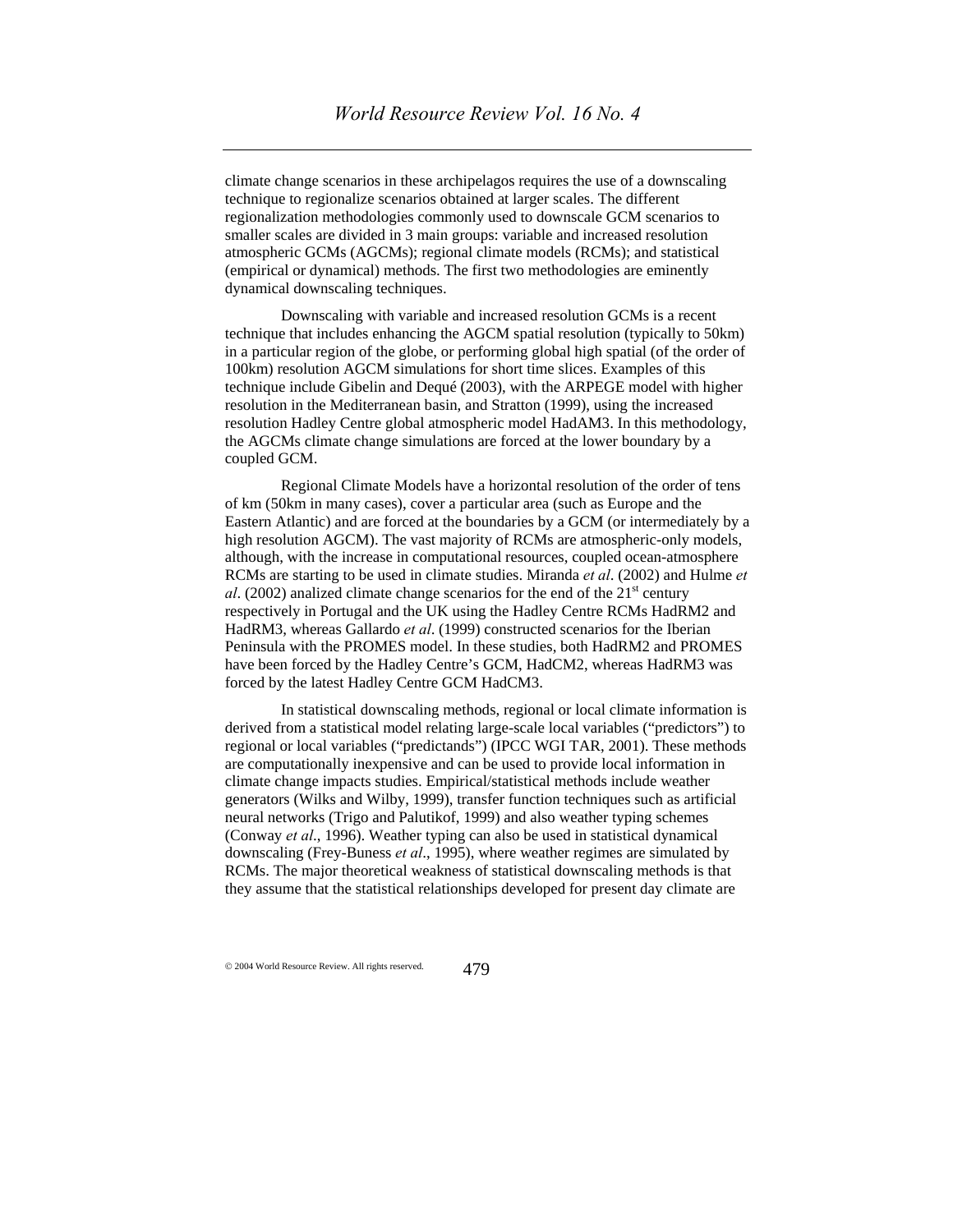maintained under the different forcing conditions of possible future climates, an assumption that is not verifiable (IPCC WGI TAR, 2001).

The dynamical downscaling methodologies based on AGCM and RCM simulations are insufficient to obtain climate change scenarios in the Azores and Madeira islands, since the horizontal scales of these models are too coarse to give a detailed representation of the islands' topography. Statistical downscaling is more adequate to construct climate change scenarios in small limited regions. Sumner *et al*. (2003) analyzed precipitation changes due to climate warming in the Mediterranean Spanish coast, which included the Balearic Islands*.* This work was based on the classification of weather types and rain pattern types, which were defined from climatology. Changes in the frequency of weather types in simulations of the ECHAM model, performed with the IS92a "business as usual" emissions scenario (Leggett *et al*., 1992), allowed the authors to construct precipitation scenarios for the last 2 decades of the  $21<sup>st</sup>$  century. For the Balearic Islands, the authors concluded that both Maiorca and Menorca could experience a small decrease in annual precipitation (less than 4%) in the period 2080-2099 when compared to present conditions, whereas in Ibiza a small increase (2-4%) is projected. However, the study also found a large degree of uncertainty in the predicted precipitation changes for the Balearic Islands.

In the present work, a different dynamical technique has been developed, which consists in simulating the precipitation and temperature variations suffered by an air mass as it ascends and descends an island's topography, starting from sea level. This technique, which may be classified as a statistical-dynamical method, is the basis of the CIELO model, described in the following section.

## **4. CIELO model**

CIELO is a simple parcel model developed by Azevedo (1996) and Azevedo *et al.*, (1998, 1999). Conceptually, the processes modelled are as follows: initially a moist air column over the ocean, with temperature  $T<sub>l</sub>$  and relative humidity  $RH_1$  is forced to ascend the upstream side of the island's topography in the wind direction; during the ascending path, the column's temperature decreases and the air saturates, with the consequent condensation of water vapor in the column; in favorable physical conditions (enough vertical motion during ascent and liquid water), the liquid water precipitates; on the lee side of the island, the air mass acquires a relative humidity  $RH_2 \leq RH_1$  and a temperature  $T_2 \geq T_1$ , characteristic of the föhn effect. The described precipitation process modelled in CIELO is designated by orographic precipitation. The input variables in CIELO are the temperature, relative humidity, pressure, precipitation and wind intensity and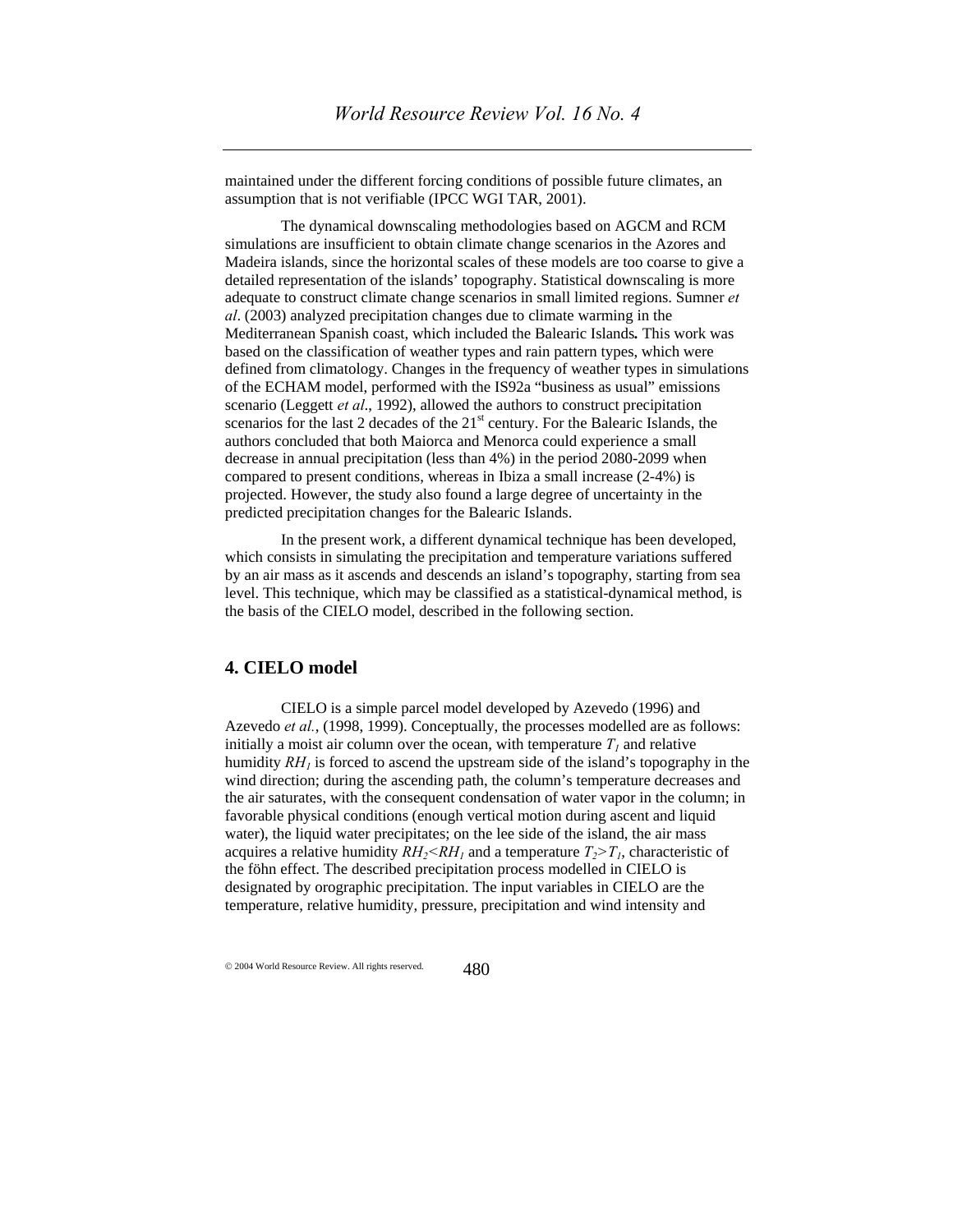direction, all taken at mean sea level. The model can use daily or monthly data, and in the latter case, the frequency of each wind direction is computed from daily data. In the monthly version, the model computes precipitation fields for each main wind direction (N, NE, E, SE, S, SW, W and NW) with mean wind speeds corresponding to the monthly average wind speed in the respective direction. The eight results (one for each main direction) are then linearly combined, weighted by the corresponding frequency in the data, to give the monthly temperature and precipitation results on the model horizontal grid covering the island.

The calibration of CIELO requires the adjustment of two parameters (*α* and  $\beta$ ) that govern the efficiency of the precipitation processes. Initially the model was developed and calibrated for the Terceira island (Azevedo, 1996; Azevedo *et al*., 1999), and the parameters *α* and *β* chosen in those studies have been tried in the present work. Here the CIELO validation procedure for Terceira, using observational data, confirms that these values are adequate to simulate the precipitation field in this island. Furthermore the validation of the model in S. Miguel yields similar values for *α* and *β*. In Madeira, the particular distribution of the precipitation field required different values of  $\alpha$  and  $\beta$  than the ones used in the Azores.

The island climate scenarios for the  $21<sup>st</sup>$  century were obtained from the Hadley Centre (UK) GCM HadCM3 run with the greenhouse gas emissions scenarios A2 and B2. These are part of the SRES set of scenarios developed by the IPCC (IPCC WGI TAR, 2001) and have been lately widely used in climate impacts assessments for the 21<sup>st</sup> century (Parry, 2000; IPCC WGII TAR, 2001) The A2 scenario projects a  $CO<sub>2</sub>$  concentration of around 850 ppmv in 2100, whereas the B2 scenario levels at approximately  $600$  ppmv by the end of the  $21<sup>st</sup>$  century. Both emissions scenarios start from a concentration of 350 ppmv in 1990. The present concentration of  $CO<sub>2</sub>$  is around 375 ppmv. The SRES emissions scenarios include aerosol effects. HadCM3 is a coupled atmosphere-ocean GCM that has a horizontal resolution of 3.75º of longitude by 2.5º of latitude and ranks among the GCMs with the highest resolution. This version of the Hadley Centre (UK) climate model does not require a flux correction to balance the climate drift and uses an individual forcing for each of the greenhouse gases, instead of an equivalent  $CO<sub>2</sub>$  forcing. The daily HadCM3 data used in this work has been supplied by the LINK network (Viner, 1996). Two 30-year periods (1961-1990) and (2070-2099) of the HadCM3 data have been chosen to force CIELO, with input data consisting of time series of minimum and maximum temperature, pressure, precipitation, relative humidity and wind extracted for the HadCM3 grid point nearest to each of the islands.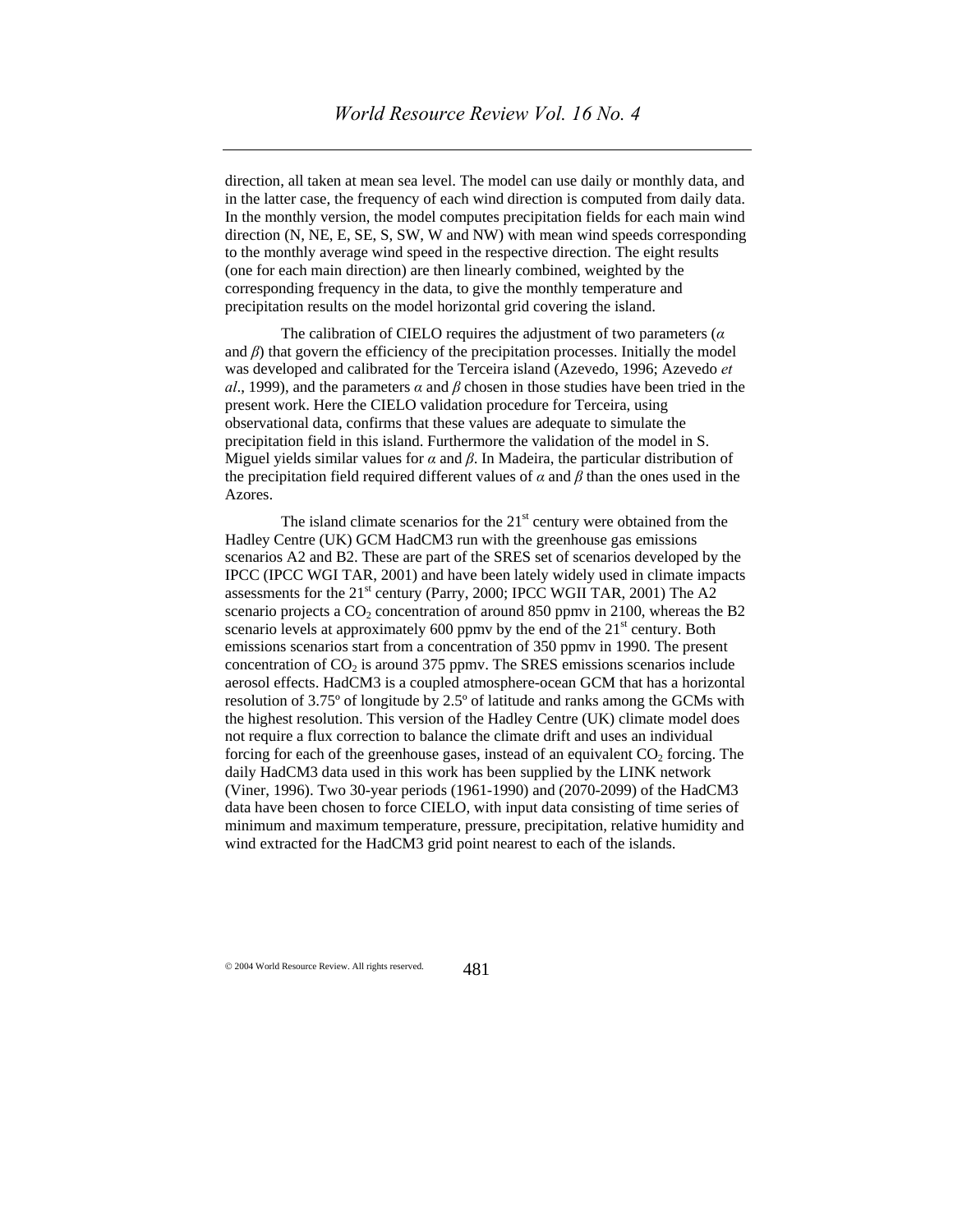#### **5. CLIMATE SCENARIOS IN THE AZORES**

## **Terceira Island**

To calibrate and validate the CIELO model in Terceira for the precipitation variable, a set of observations in 13 meteorological or udometric stations (see Fig. 1a) was used for the period 1980-1984. For Terceira, CIELO was forced by daily observations in Angra (on the island's South coast). A linear regression between the monthly mean observations in the 13 Terceira stations and the values of precipitation obtained with CIELO in the nearest grid points of these stations revealed high correlation values between both sets of precipitation, typically between 0.7 and 0.9. Moreover, the slope of the linear regression between model results and observations was found to be very close to 1 in almost every station, with the largest underestimation of precipitation being of the order of 25% in 2 stations. Taking into account that the 13 station observations were for 1980- 1994 and the climate normals for 1961-1990, the similarities between the precipitation distribution given by CIELO and the climate normals also confirm the values of  $\alpha$  and  $\beta$  used in Terceira as adequate for applying the downscaling procedure to the HadCM3 control and scenario sets of data. Fig. 5 presents the



**Figure 5** Mean annual precipitation obtained in Terceira with CIELO (input daily data control simulation of HadCM3, 1961-1990).

CIELO annual precipitation obtained with the control HADCM3 forcing. A stronger precipitation gradient between the coast and the highest regions is found in Fig. 5 than in Fig. 2a. This is due to a combination of larger values of wind speed and lower precipitation given by the HadCM3 control simulation in comparison with observations at Angra. In fact, the HadCM3 grid point chosen to force CIELO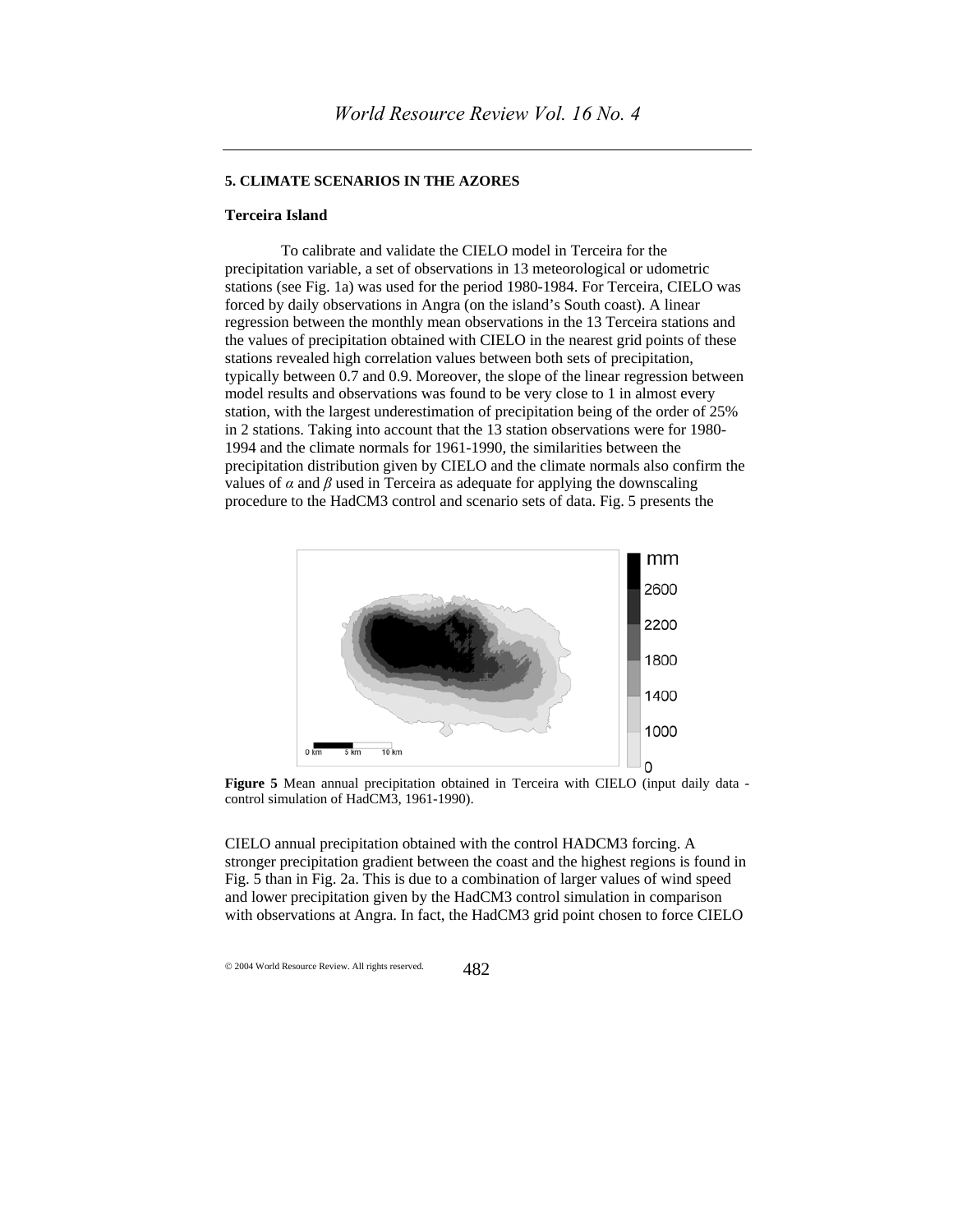is localized on the ocean, where the surface friction effect is much smaller than in land, which explains the higher wind speed values. The HadCM3 precipitation underestimation is compensated by the higher wind values in the orographic precipitation process modelled by CIELO, thus giving a mean annual precipitation distribution that is acceptable when compared to the climate normal (Fig. 2a).

When anomalies are computed between the scenarios (for 2070-2099) and the control CIELO simulations, we expect the forcing precipitation and wind bias to be reduced. The Winter and Summer precipitation anomalies for the A2 scenario (with the largest greenhouse gases emissions) are represented in Fig. 6. Precipitation anomalies in this work are presented as a percentage of the control simulation. Results obtained with scenario B2 are discussed but not shown, since the fields' spatial pattern is very similar to what was obtained for the A2 scenario.



**Figure 6** Precipitation anomalies given by CIELO (Terceira) forced by HadCM3 data, A2 scenario: (a) Winter; (b) Summer.

In Winter both scenarios project an increase in precipitation that is larger (between 10% and 25%) in the A2 scenario. The B2 scenario predicts an increase in the range 3%-22%. Summer precipitation suffers a substantial decrease in the A2 scenario (of approximately 25%-45%), and a more moderate decrease in the B2 scenario (of 20%-35%). During Spring and Fall in the period 2070-2099, both scenarios show a net decrease in precipitation, which, combined with the Winter increase, gives a small variation (less than 10%) in the annual Terceira precipitation (not shown). Negative annual anomalies cover the largest area (mainly in the South) of the island in scenario A2, the most severe, whereas in B2 positive anomalies are dominant.

Summer maximum temperature anomalies for scenario A2 are presented in Fig. 7. In this scenario the maximum temperature has an increase of  $1.7$ - $2.3^{\circ}$ C, whereas CIELO projects positive anomalies of 1.2-1.5ºC in scenario B2. The Southwest regions in Terceira are the ones experiencing the largest temperature increases in Summer. For the Winter minimum temperature, the increases are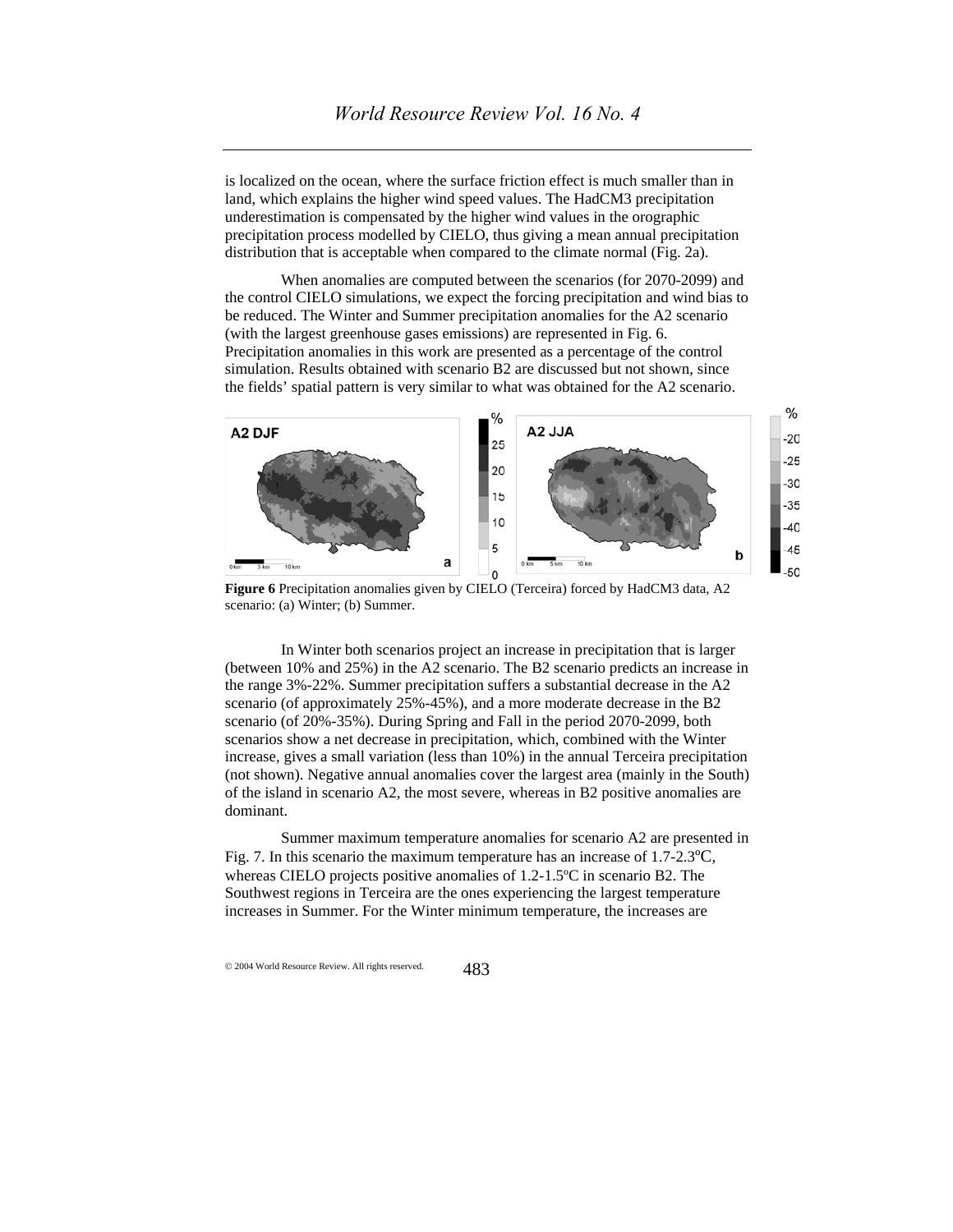

 $+1.9^{\circ}$ C in A2 and  $+1^{\circ}$ C in B2 (not shown) being approximately constant on the whole island.

**Figure 7** Anomalies of Terceira maximum temperature in Summer, A2 scenario.

The temperature increases simulated for Terceira are quite small in comparison to those projected for continental regions at the same latitude (IPCC WGI TAR, 2001). The moderating influence of the ocean seems to shield the island from more drastic temperature increases in the late  $21<sup>st</sup>$  century. However the increase in Winter precipitation can have a significant impact on the island, leading to the occurrence of more extreme precipitation events than at present. Also the Spring and Fall precipitation decrease can affect the development of crops and local flora. The future climate of Terceira modelled by CIELO, used as a downscaling tool for the HadCM3 scenarios, could thus be warmer by 1-2ºC than the present climate and have a shorter rainy season, more concentrated on the Winter months.

### **S. Miguel Island**

For S. Miguel, the CIELO validation procedure led to the conclusion that the best correlations and slope of linear regressions between observations and modeled values were obtained using monthly input data. Ten sets of observational data for the period 1973-1994 (from stations marked in fig. 1b) were used to validate the model.

The CIELO A2 and B2 scenario simulations are essentially similar to the ones obtained for Terceira. Precipitation anomalies between the A2 scenario and control run are presented in Figure 8.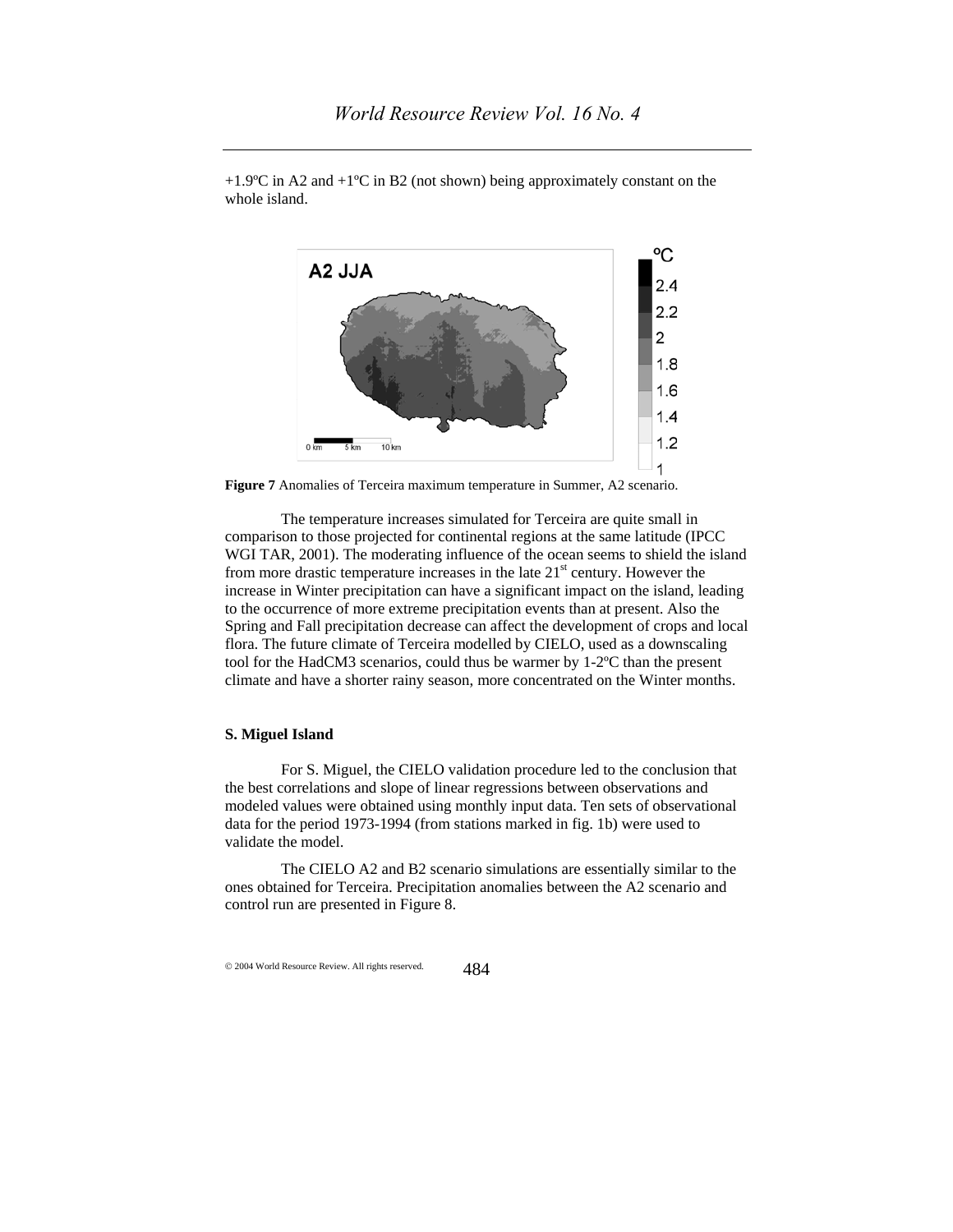

**Figure 8** Precipitation anomalies given by CIELO (S. Miguel) forced by monthly HadCM3 data, A2 scenario: (a) Winter; (b) Summer.

The Winter season becomes wetter in 2070-2099 by 5%-25% in scenario A2 and by 0-25% in scenario B2. Simulated Summers are considerably drier in the future period by 20%-40% in A2 and between 10%-25% in B2. As in Terceira, the annual precipitation in the future period is somewhat similar to the control precipitation, with anomalies being in the range  $\pm 10\%$ . In scenario A2 the annual precipitation anomalies are predominantly negative, while in the B2 scenario anomalies are mainly positive throughout S. Miguel.

The A2 Summer maximum temperature anomalies (Fig. 9 for the A2 scenario) have the same range of spatial variation that was found for Terceira. In scenario A2 this range is 1.7-2.3ºC, and in scenario B2, 1.2-1.5ºC.



**Figure 9** Summer maximum temperature anomalies in S. Miguel (scenario A2).

## **6. CLIMATE SCENARIOS IN MADEIRA ISLAND**

For the calibration and validation of CIELO in Madeira, a set of precipitation observations in 14 meteorological stations was used for the period 1980-1994 (see Fig. 1c). Monthly data from Porto Santo (at almost sea level) was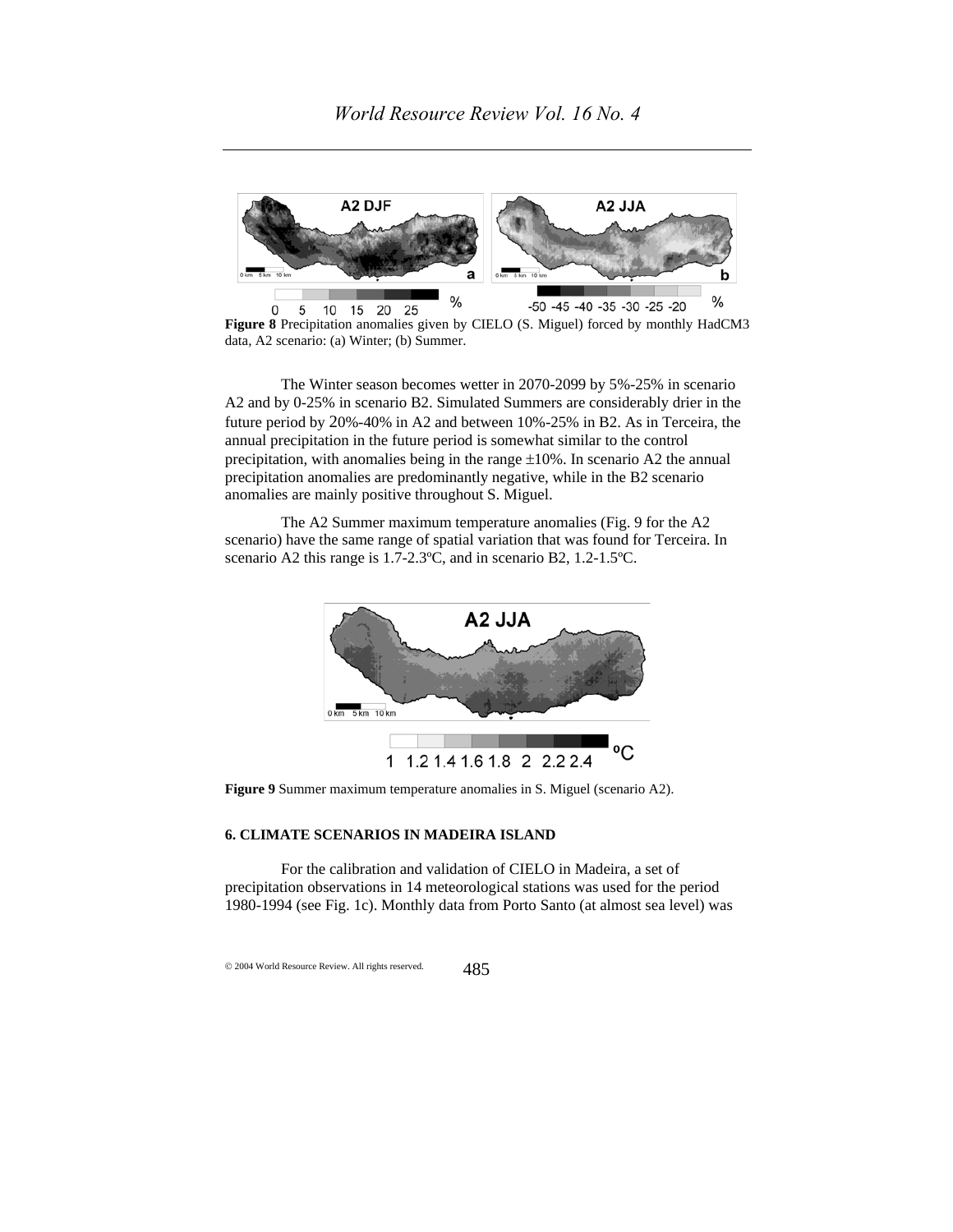chosen as the input data to force CIELO. The calibration procedure (determination of the best  $\alpha$  and  $\beta$ ) was based on the minimization of the squared deviations between the precipitation observations and the modelled values. A smoothed orography obtained with a 15-point moving average was used instead of the original grid. The correlations and slopes of linear regressions between observations and simulations were on average 0.77 and 0.88 respectively.

The CIELO annual precipitation obtained with the HadCM3 control simulation (input data from a HadCM3 grid point near Porto Santo) is shown in Fig. 10. Both maps in Fig. 10 and 2c (1961-1990 climatology) present a marked North-South asymmetry in the precipitation distribution. The Northern of Madeira appears wetter than the South in the CIELO simulations, due to the predominance of Northerly winds in the HadCM3 results during the year and especially during Spring to Fall. The capability of CIELO in reproducing the observed precipitation asymmetry pattern in Madeira is remarkable.



Figure 10 Mean annual precipitation obtained with CIELO in Madeira (input monthly data control simulation of HadCM3 - 1961-1990).

Winter and Summer precipitation anomalies between A2 HadCM3 scenarios and control results are shown in Fig. 11. Winter precipitation decreases in the future scenarios (by 15%-35% in A2 and by 20%-40% in B2) whereas Summer precipitation suffers a substantial increase, particularly in the A2 scenario (20%- 100%). In Winter the largest decreases are found in the Northern part of the island. During this season the predominant wind direction is from the SW quadrant and the greatest relative decreases occur downstream of the island's peaks. On the other hand, in Summer the largest increases occur in the Northern side, being the wind essentially from the North quadrant during this season.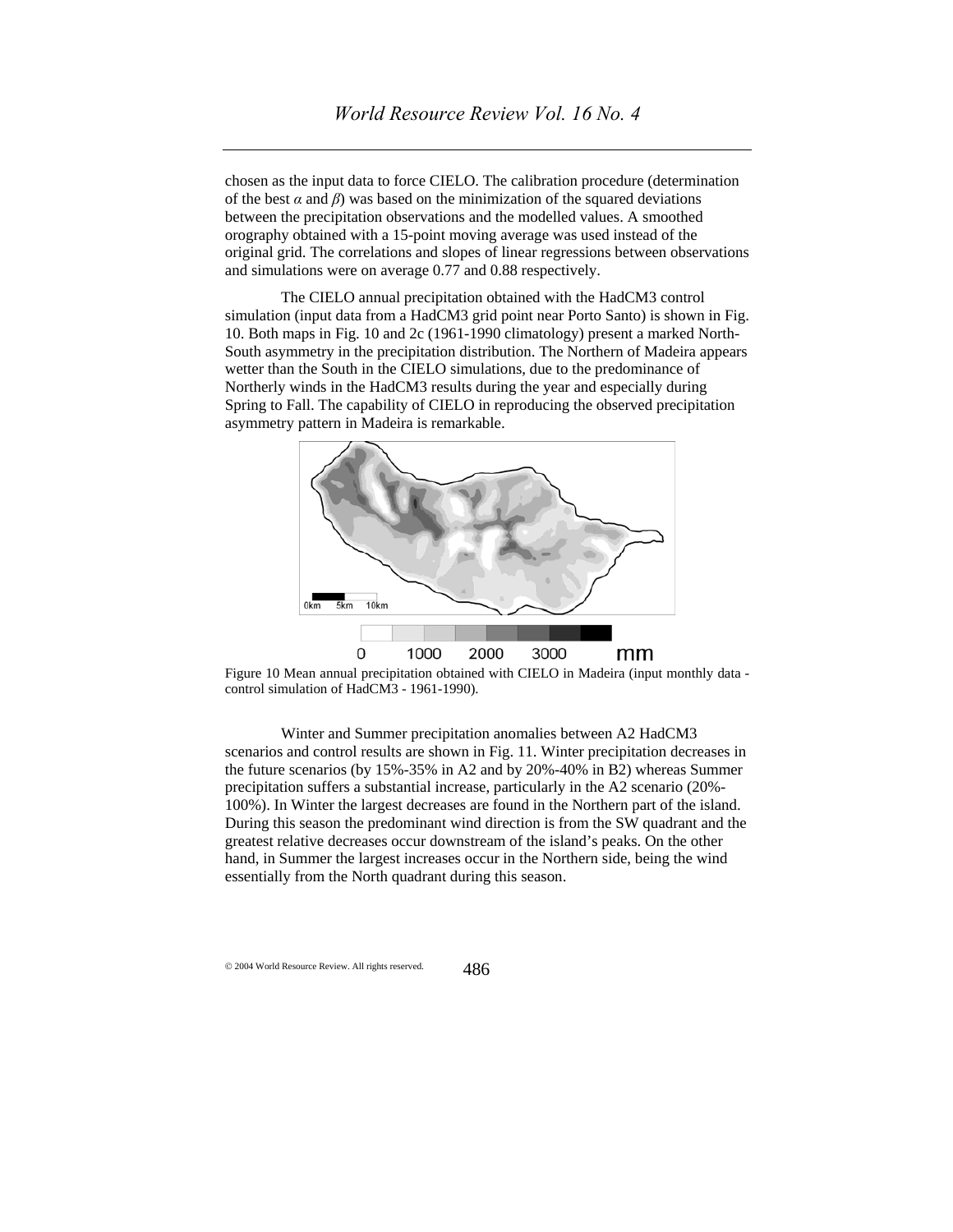

**Figure 11** Precipitation anomalies in Madeira given by CIELO forced by HadCM3 data, A2 scenario: (a) Winter; (b) Summer.

Spring and Fall seasons in Madeira are also drier in 2070-2099 than in the control period, but the largest decreases of precipitation occur in these seasons in the Southern part of the island. The same pattern of precipitation anomalies is found in the annual maps (Fig. 12 for the A2 scenario). In both A2 and B2 scenarios, the loss of annual precipitation is very similar, varying between 20% and 35%. The increase of greenhouse gases concentration in the future scenarios has therefore a greater impact on precipitation in Madeira than in the Azores. Analyzing the distribution of absolute annual precipitation anomalies in Madeira (not shown), it is found that the highest regions, with larger precipitation values, are the ones that suffer the greatest future losses reaching up to 900mm/year. Since these regions are the main gathering water reservoirs in Madeira, a heavy fall in the water supply in the highest zones, coupled with losses throughout the island during the rainy season, leaves the island more vulnerable to episodes of drought by the end of the  $21<sup>st</sup>$  century, with the subsequent impacts on water resources and on the local flora and agriculture.



**Figure 12** Annual precipitation anomalies in Madeira between 2070-2099 (scenario A2) and the control period.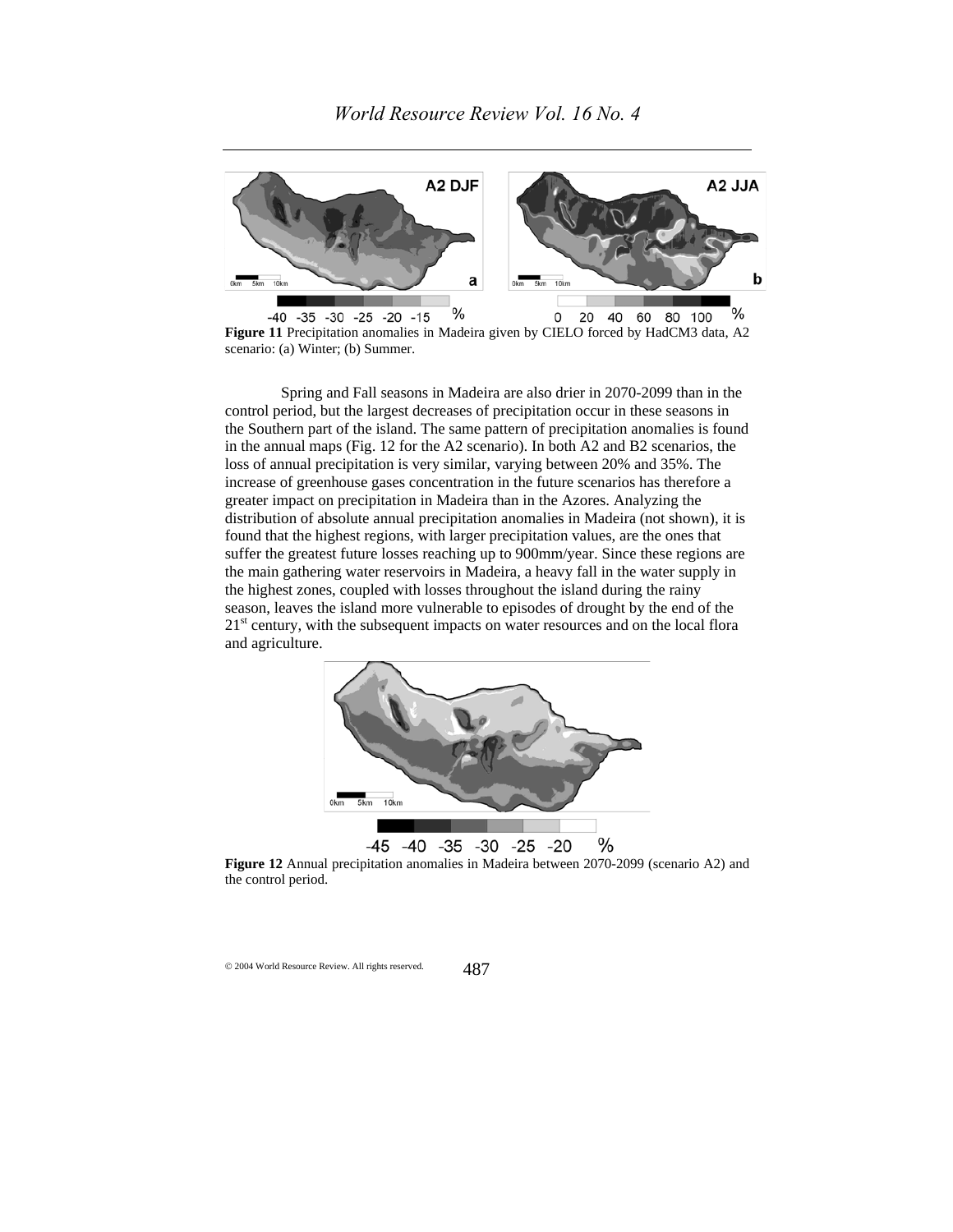Summer maximum temperature anomalies for the A2 scenario are presented in Fig. 13. This scenario has positive anomalies ranging from 2.4-3ºC and the B2 scenario shows a maximum temperature increase between 1.6 and 2.2ºC. These maximum temperature increases are approximately 1ºC higher than those found in the Azores. The largest anomalies are located, as in the Azores, near the South coast of the island, the downstream region that is affected by the Föhn effect due to the North Summer wind. Projected Winter minimum temperatures (not shown) suffer increases of the order of 2.6 to.2.9ºC in the A2 scenario and 1.5- 1.8ºC in B2, with the largest anomalies occurring in the highest regions.



**Figure 13** Summer maximum temperature anomalies in Madeira (scenario A2).

By the end of  $21<sup>st</sup>$  century Madeira climate is thus projected to become hotter and drier, with much less Winter precipitation. Negative impacts should come mainly from the loss of annual precipitation, imposing serious water stresses on the island's hydrological resources.

#### **7. DISCUSSION AND CONCLUSIONS**

The Azores are located in the middle of North Atlantic. The archipelago has a population of around 240 000 people, distributed by the 9 islands. The most populated is S. Miguel (130 000 inhabitants), where the capital, Ponta Delgada, is located and Terceira is the second most populated island (60 000). As the North Atlantic has very few islands between North America and Europe, the Azores are used as an air stop both by civil and military aviation. For the same reason, maritime North Atlantic traffic also uses the Azores' ports frequently. The archipelago has a very characteristic natural beauty, due to its combination of humid, temperate climate and volcanic shaped physiography. However the Azores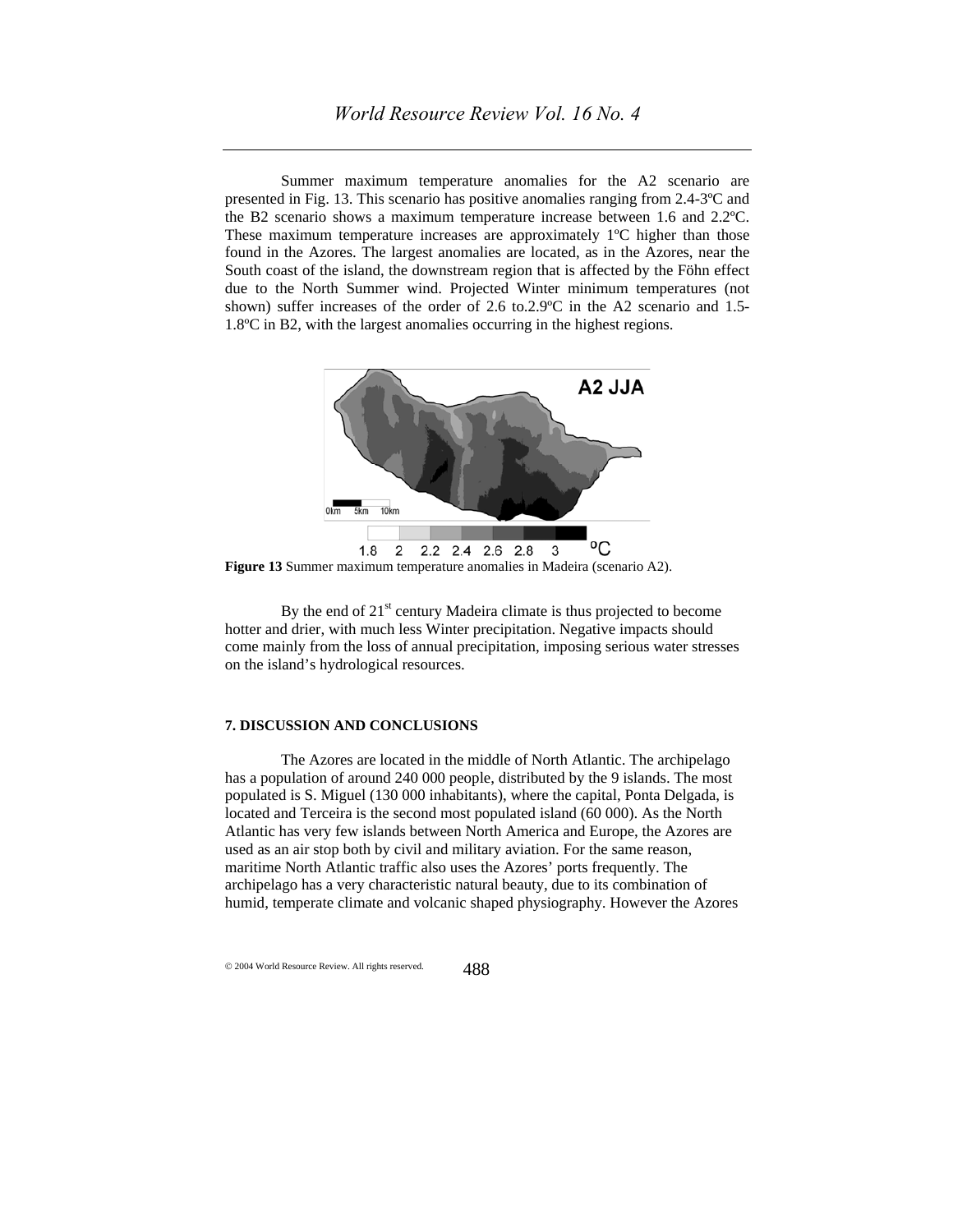still suffer from some insularity isolation in relation to mainland Portugal, but the region has a large potential for tourism, as well as important agricultural (ex. cattle, milk) and fisheries resources. The tertiary sector is also expanding at a fast rate in the most populated islands. Climate change studies in the Azores are therefore of the utmost importance, since the island's economy depends in a large part on its natural resources. The present work indicates a small increase in temperature in the region due to projected increases in greenhouse gases concentration for the end of the 21<sup>st</sup> century. The moderating effect of the ocean on the temperature field shields the islands from more drastic temperature increases such as the ones projected for mainland Portugal (Miranda *et al*, 2002). The greatest estimated impact of global warming may be the change in annual precipitation distribution, with wetter Winters and the other seasons becoming drier. This could have a significant impact on the islands' water resources, increasing the severe precipitation events in Winter and imposing water deficit stresses in Summer. Landslides are a frequent catastrophic event in the Azores, and the increased Winter precipitation could aggravate this problem in the future.

The impacts on Madeira island, with a population of around 250 000 inhabitants in  $740 \text{ km}^2$ , are likely to be even more significant. First, the projected changes in temperature are higher, closer to the world average. More importantly, the changes in precipitation correspond to a significant annual loss of water (of the order of 1/3 of current values) and to a change in the annual cycle that is the opposite of what is projected to the Azores, leading to an even larger reduction in Winter precipitation. Madeira is a region highly dependent on tourism, and has several natural ecosystems that may be threatened by a drier climate, namely a large area of protected humid forest. Also, the Madeira water resources depend mostly on the capturing of precipitation in the high grounds, which feeds into many small rivers and ground water systems. Hydroelectricity is also an important resource, fed by small reservoirs with large falls. All these systems require a lot of rain in the mountains. Current GCM data seems to indicate that some of that rain may fail in the future.

*Acknowledgments*. This work was developed in the framework of project SIAM, with support from the Instituto do Ambiente, and FCT Grant POCTI/CTA/39607/2001, co-financed by the European Union under Program FEDER. The HadCM3 data was provided by the Hadley Centre, through the LINK Project. Some of the figures were produced by Álvaro Silva and Sofia Moita at the Institute of Meteorology.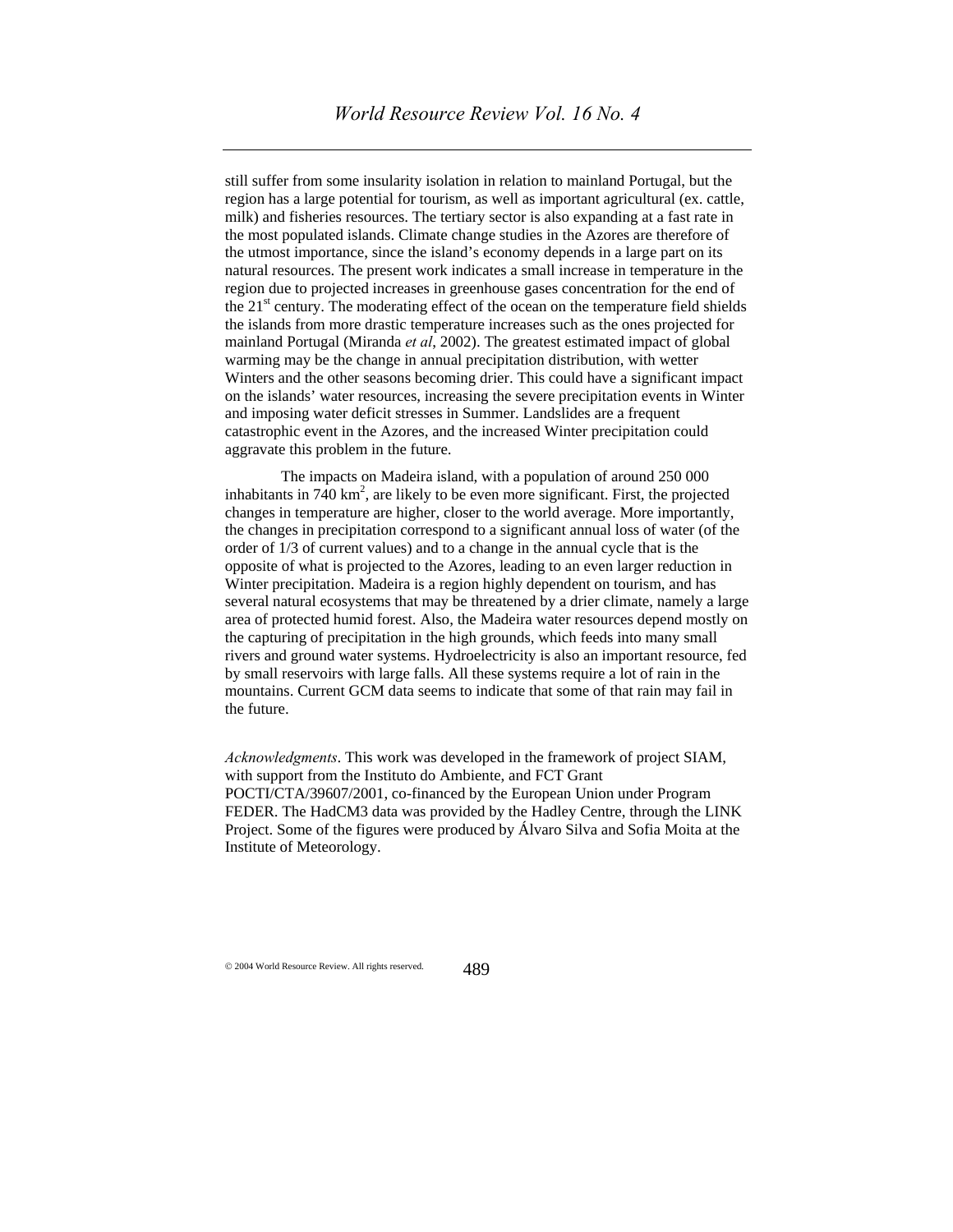#### **REFERENCES**

Azevedo, E.B., Modelação do Clima Insular à Escala Local. Modelo CIELO aplicado à ilha Terceira, PhD Thesis. University of the Azores, Portugal (1996).

Azevedo, E.B.; L.S Pereira and B. Itier, Modeling the Local Climate in Islands Environments. Orographic Clouds Cover, pp. 433-436, in Schmenauer, R.S. and Bridman, editors, *First International Conference on Fog and Fog Collection*, IDRC, Ottawa, Canada, (1998).

Azevedo, E.B., L.S. Pereira and B. Itier, Modelling the local climate in island environments: water balance applications, *Agricultural Water Management*, **40**, 393 (1999).

Conway, D., R.L. Wilby and P.D. Jones, Precipitation and airflow indices over the British Isles, *Climate Research*, **7**, 169 (1996).

Frey-Buness, F., D. Heimann and R. Sausen, A statistical-dynamical downscaling procedure for global climate simulations, *Theor. Appl. Climatol.*, **50**, 117 (1995).

Gallardo, C., A. Arribas, J.A. Prego, M.A. Gaertner and M. de Castro, Multi-year simulations using a regional-climate model over the Iberian Peninsula: Current climate and doubled CO2 scenario, *Quarterly Journal of the Royal Meteorological Society*, **127**, 1659 (2001).

Gibelin, A.-L. and M. Déqué, Anthropogenic climate change over the Mediterranean region simulated by a global variable resolution model, *Climate Dynamics*, **20**, 327 (2003).

Gordon, C., C. Cooper, C. Senior, H. Banks, J. Gregory, T. Johns, J. Mitchell and R. Wood, The simulation of SST, sea-ice extents and ocean heat transport in a version of the Hadley Centre coupled model without flux adjustments, *Climate Dynamics* **16**, 147 (2000).

Hulme, M., G.J. Jenkins, X. Lu, J.R. Turnpenny, T.D. Mitchell, R.G. Jones, J. Lowe, J.M. Murphy, D. Hassell, P. Boorman, R. McDonald and S. Hill, *Climate Change Scenarios for the United Kingdom: The UKCIP02 Scientific Report*, Tyndall Centre for Climate Change Research, School of Environmental sciences, Un. East Anglia, UK (2002).

IPCC WGI TAR, *Climate Change 2001: The Scientific Basis, Contribution of Working Group I to the Third Assessment Report of the Intergovernmental Panel on Climate Change*, Houghton, J.T., Y. Ding, D.J. Griggs, M. Noguer, P. J. van der Linden, X. Dai, K. Maskell and C.A. Johnson, editors, Cambridge University Press, Cambridge UK and New York, NY, USA (2001).

IPCC WKII TAR, *Climate change 2001: Impacts, Adaptations and Vulnerability: Contribution of Working Group II to the Third Assessment Report of the Intergovernmental Panel on Climate Change*, J.J. McCarthy, O.F. Canziani, N.A. Leary, D.J. Dokken and K.S. White, editors, Cambridge University Press, Cambridge UK and New York, NY, USA (2001).

Karl, T.R., R.W. Knight and B. Baker, The record breaking global temperature of 1997 and 1998: evidence for an increase in the rate of global warming? *Geophysical Research Letters*, **27**, 719 (2000).

Leggett, J., W.J. Pepper and R.J. Swart, Emissions scenarios for the IPCC: an update, Pp. 69- 96 in Houghton, J.T., B.A. Callander and S.K. Varney, editors, *Climate Change 1992: The*